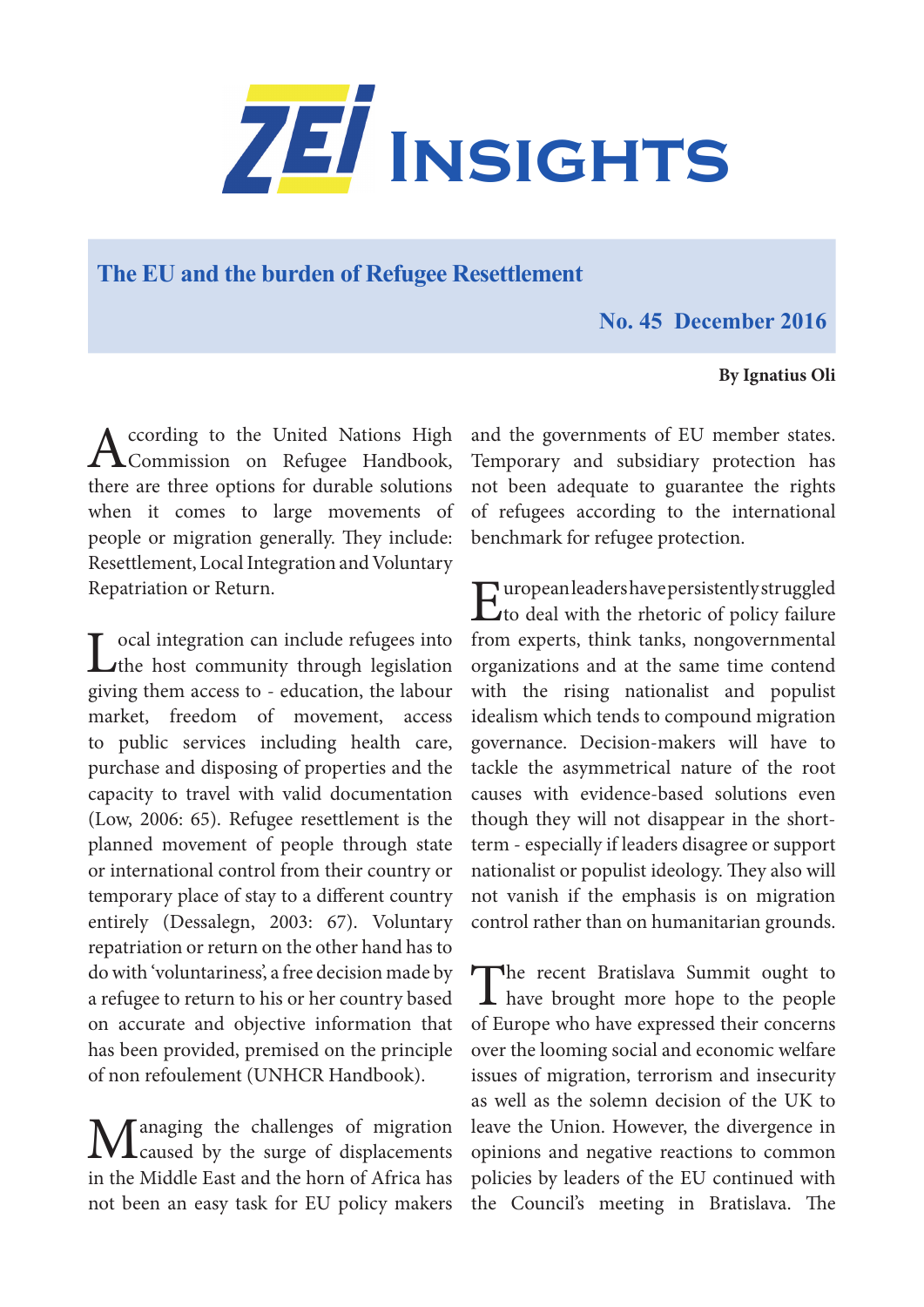meeting in the Slovak capital on Friday, the 16th of September, 2016 discussed the EU's future in the wake of Britain's vote to leave the bloc, wrapping up the summit by issuing a roadmap for tackling problems such as migration, security and the faltering economy. The then Italian Prime Minister, Matteo Renzi posited that 'Italy will not continue to pretend that all is well with Europe'. The Prime Minister insisted that leaders always echoed same thing over and over and that Italy was not going to 'serve as a fig leaf for others'.

The Summit brought to fore the differences  $\perp$  that exist across Europe with social welfare structures and how each country manages its affairs. For instance, Germany pays social welfare because the upper class does not want to see poor people on the streets, the UK only keeps your name in the list for welfare benefits for six months before it is struck off, France, Denmark, Sweden, Finland, all have differences from each other in their social welfare structures and this is what translates into the difficulties in finding a common solution, because in reality each member state thinks of how to protect their own interests. Donnelly (2000) posits that the state's interest provides the spring of action and success is the ultimate test of policy; success is defined as preserving and strengthening the state.

 $\overline{f}$ ith its proximity to North Africa across the Mediterranean, Italy, at the receiving end of the high influx of migrants, had proposed a solution for the EU to reach international agreements with African States to help close migrant routes to Europe and also take back some of those arriving via Libya in exchange for increased aid and investment. A migration containment strategy which worked between the EU and Libya, as shown in the data of the United Nations High Commission for Refugees, before Colonel Gaddafi was deposed in 2011. This proposal was never mentioned in the EU Summit. Other leaders also decided to choose austerity policies over more investment in the economy. Hence, Renzi refused to take part in the closing press conference with the German Chancellor or the French President.

The Telegraph reported that disagreements **L** were not only confined to Europe's northsouth divide over austerity but also erupted over the East-West split on immigration with the Hungarian Prime Minister, Viktor Orbán condemning the EU's migration policy as 'self-destructive and naïve'. Orbán rejects mandatory relocation quotas set by the EU with regard to refugees. Hans Joachim Morgenthau in 'Politics among Nations' (1948) affirmed international relations are guided by objective and universal laws. States in the international arena defend their own interests and reason why the interests must be defined in terms of power. Realists such as Hobbes, Machiavelli, and Morgenthau assume that humankind is selfish and competitive by nature. Outright display of this magnitude of intolerance between the leaders of the Union over policy divides and preferences cannot solve the present problems of Europe; however, they help us understand the dynamic and complex nature of foreign policy involving state and non-state actors.

However, while European leaders clash,<br>
statistics shows that the number of people requiring resettlement has increased tremendously. Data from EURO Stats recorded that the number of asylum applicants increased by 40% in the second quarter of 2016 when compared with the same quarter of 2015. The number of persons currently seeking asylum from non EU countries during the second quarter of 2016 reached 305, 700. This was 88, 100 more than in the same quarter of 2015. So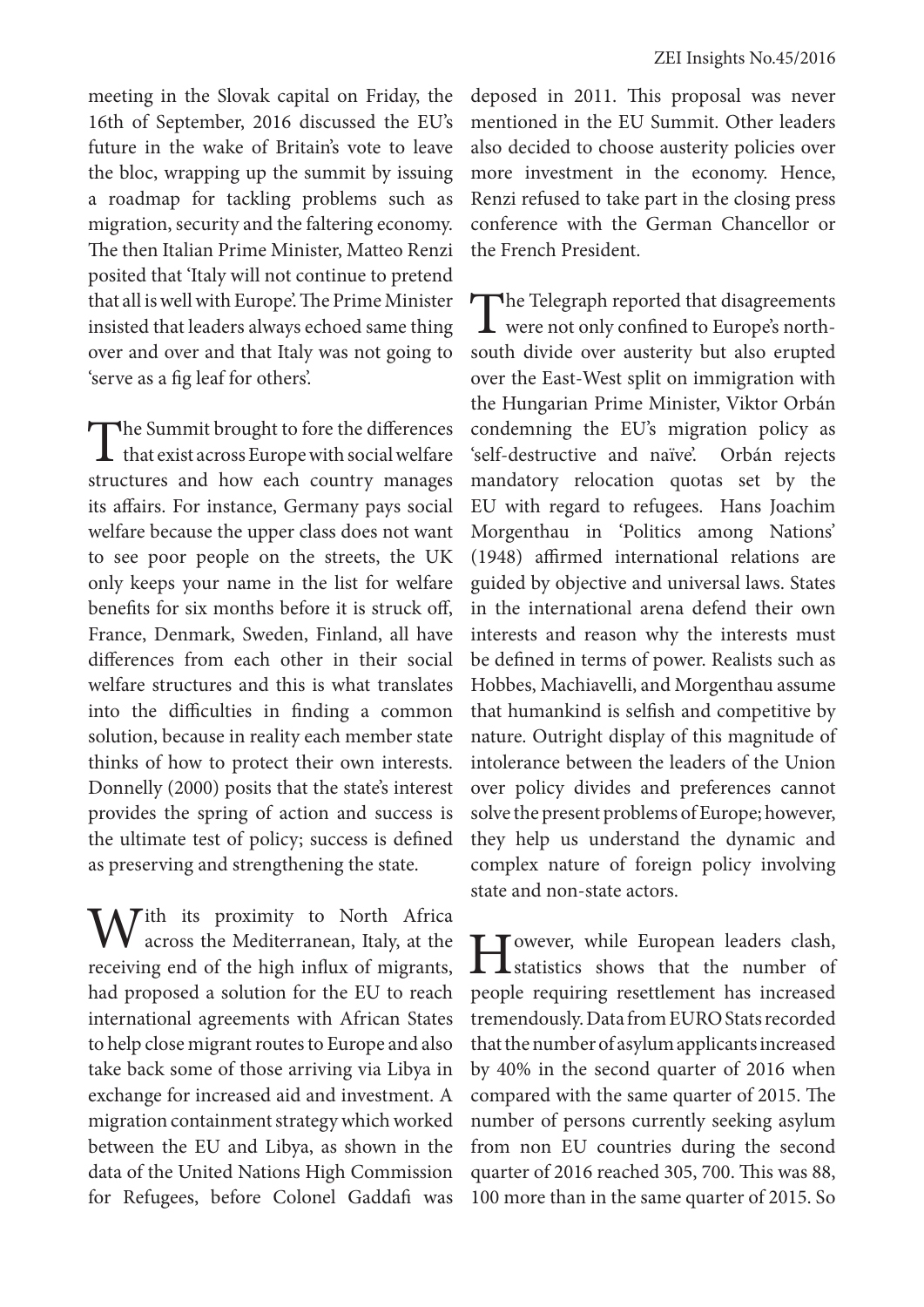far only 1, 614 have been successfully resettled and 10, 695 out of 22, 504 who agreed to be relocated in 2015 have been successfully relocated.

s resettlement is usually done in<br>
collaboration with international<br>
ners, nongovernmental organizations international partners, nongovernmental and governments of countries, it is imperative that nongovernmental organizations working in these areas are supported financially to boost the key role they play in identification, pre departure and the post resettlement integration process. The post resettlement integration process can be a herculean task for the resettled refugee if governments do not keep to their commitments and can lead to further secondary movement. Hence, all actors should ensure that there is no backlog of post resettlement issues, especially regarding promises already made and their fulfillment thereafter. New countries should learn from those with lots of experience, for instance, the Canadian model in which some provinces sort out their own resettlement needs.

To sum up, the EU must view resettlement<br>as an ongoing activity rather than as an emergency response mechanism directed by government to ease a particular situation or as a political instrument to cut deals with weaker countries in return for economic benefits which might cause more harm than good in the long run or to portray that we have moral values afterwards. Furthermore, there needs to be a clear recognition of the role external economic factors play in creating the conditions which leads to refugee flows and steps proposed to address them. Sanctions on EU members

supporting practices antithetical to the values it represents, continued collaboration with humanitarian actors' in actions like the Sant'Egidio corridor and strengthening Blue card measures in times of economic weakness, still remain largely credible ways to ease the flow of migration from third countries and to reduce the burden of resettlement.

**Ignatius Oli** *is a ZEI Alumnus "MES Class of 2016". He is currently consulting with the African Union Election Observation Mission to the Presidential and Parliamentary Elections of Ghana 2016 as a Political Analyst.*

*Bibliography:*

*1. Dessalegn Rahmato, Resettlement in Ethiopia: The Tragedy of relocation in the 1980s. FSS Discussion Paper No 1, 2003. Addis Ababa: FSS (Pg 67).*

*2. Max Webber, Foreign Policy in a Transformed World. (London: Prentice Hall 2000).*

*3. European Commission, European Union Asylum Quarterly Report March 2 2016. Available from: http://ec.europa.eu/eurostat/ statistics-explained/index.php/Asylum\_quarterly\_report (Accessed on September 20 2016).* 

*4. European Commission, Delivering on migration and border management: Commission reports on progress made under the European Agenda on Migration September 28 2016. Available from: http://europa.eu/rapid/press-release\_IP-16-3183\_en.htm (Accessed on November 10 2016).*

*5. Alexandra Fielden. "New issues in Refugee Research." (2008). Available from: http://www.unhcr.org/486cc99f2.pdf (Accessed on October 30 2016).* 

*6. Jack Donnelly, Realism and international relations. Cambridge: Cambridge University press 2000. Available from: Catdir.loc. gov. http://catdir.loc.gov/catdir/samples/cam032/99053676.pdf (Accessed on November 10 2016).*

*7. Thucydides, History of the Peloponnesian War Translated Charles Forster Smith. Harvard University Press 1958. Available from: https://ryanfb.github.io/loebolus-data/L108.pdf (Accessed on December 15 2016).*

*8. AFP, "Italy PM fumes over EU Summit", The Guardian News September 17th 2016. Available from: http://guardian.ng/news/ italy-pm-fumes-over-eu-summit/ (Accessed on November 13 2016).*

ZEI Insights are part of the Reseach Project - Governance and Regulation in the EU: The Future of Europe

ZEI Insights provide commentary and critical analysis on governance and regulation issues related to the future of the European Union. Authors are responsible for their own views.